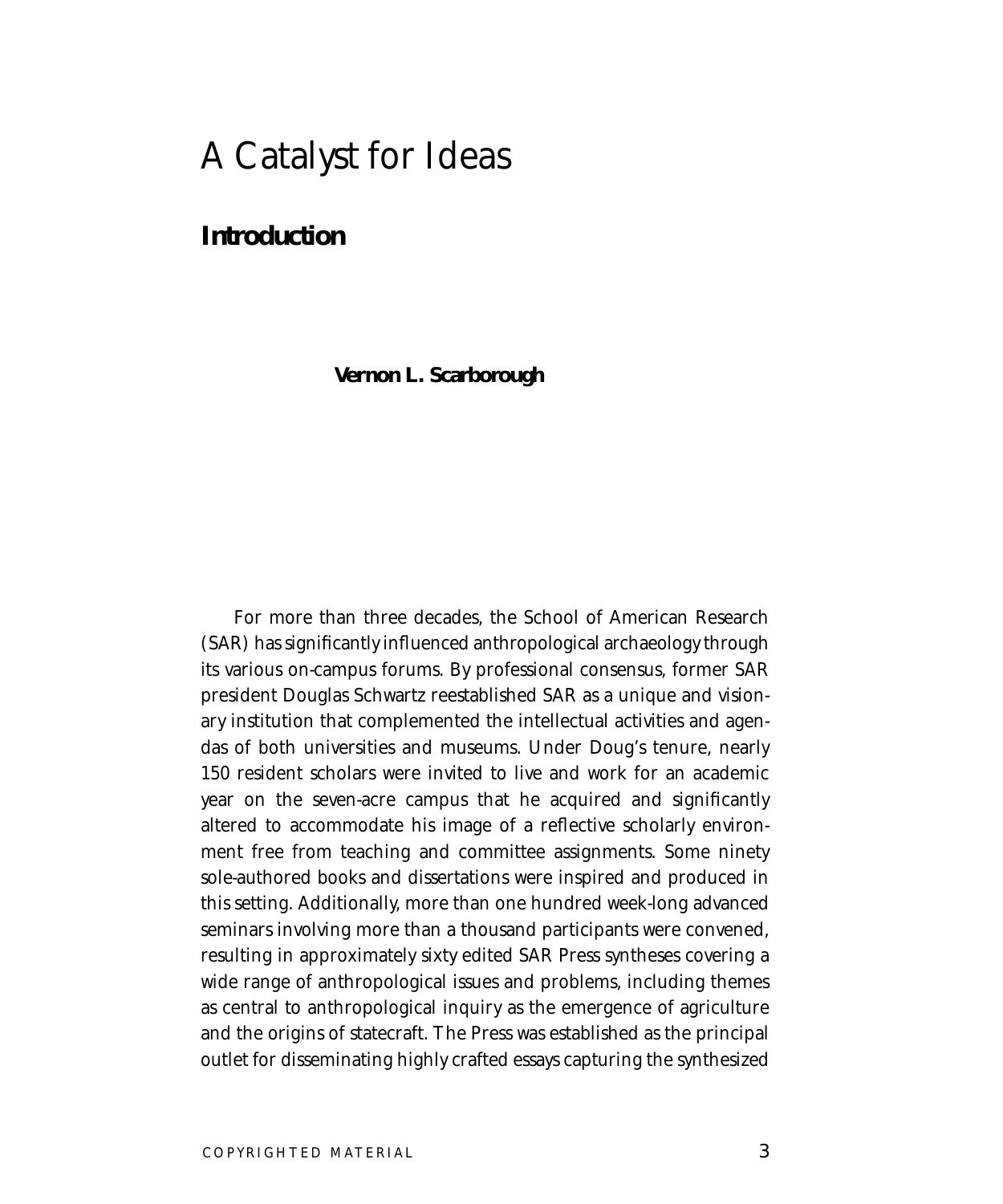

**Figure 1.1** *Schwartz Seminar House at SAR.*

energy and timeliness of the reified forums conducted at the School. By any measure, Doug's contribution is legendary.

Doug was trained first as a southeastern US archaeologist but was drawn subsequently to the southwestern United States through his work in the Grand Canyon and later at the ancient pueblo of Arroyo Hondo, the latter in immediate proximity to the School. Thanks to Doug's energy and discipline, Arroyo Hondo is one of the most completely reported and published ancient Puebloan communities in the archaeological corpus of the US Southwest. Although Doug expanded the School's focus to include all four subfields of anthropology, his archaeological background—emphasizing the scientific method, material culture, and societal problem solving—were frequently integrated into the School's mission. During Doug's tenure, archaeology thrived at the School—the subdiscipline drawing on the other facets of anthropology in further enhancing and strengthening its prominence both inside and outside anthropology. As a crossroads for social scientific inquiry, the School has had many effects and influences. Under Doug's sage direction, archaeological anthropology remained central to its identity.

The following collection is the outgrowth of a session held at the 2002 Society for American Archaeology meeting in Denver to honor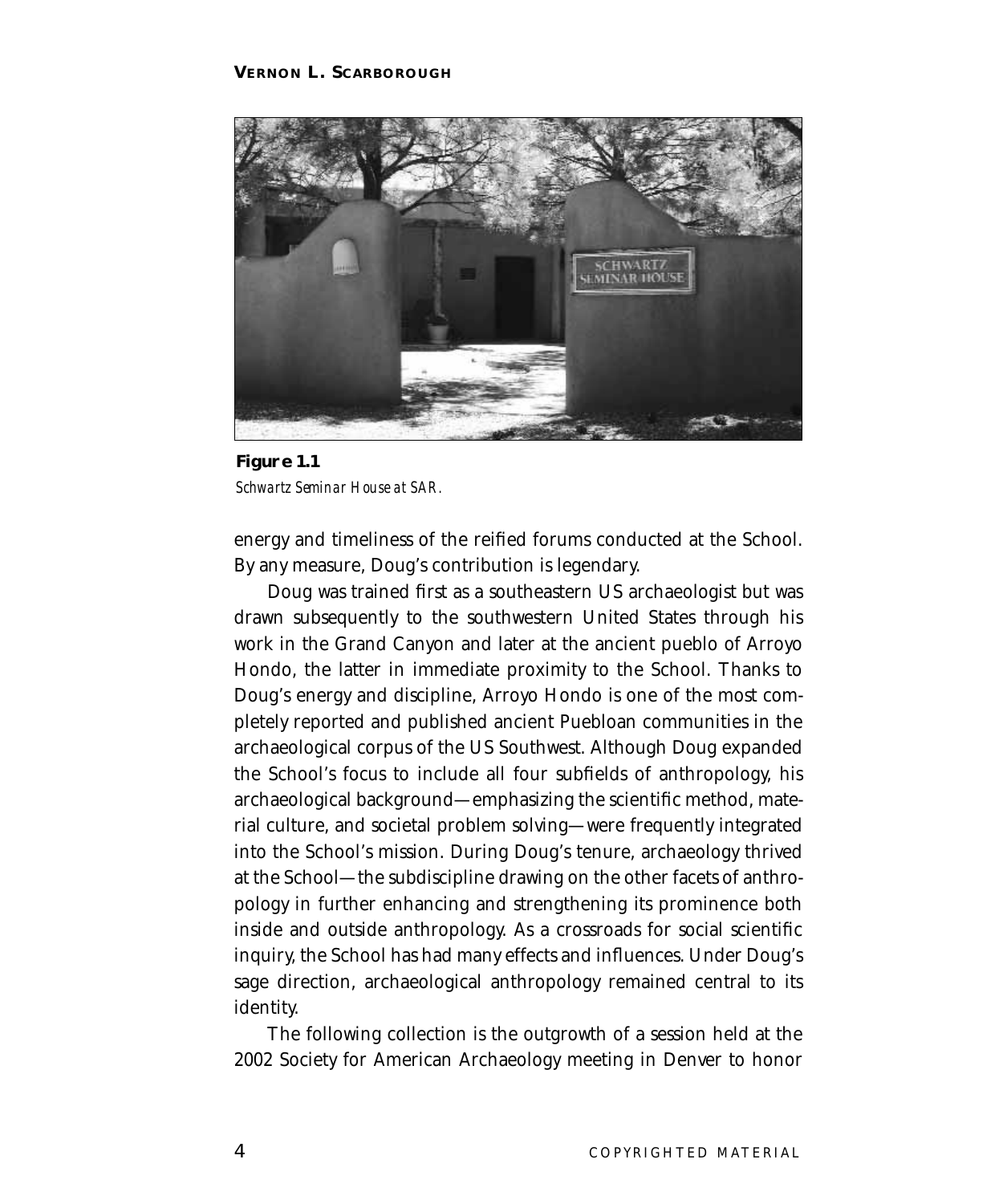Doug and his decades of visionary leadership. The forum and intent of the symposium were not to mimic the concentrated focus of an advanced seminar at the School but rather to tap individual scholars who have been the beneficiaries of the School's largesse and draw on their years of reflection and insight on anthropological issues for which they are now professionally acknowledged. Although the chapters in this book suggest a slight geographical bias toward the ancient Maya Lowlands (chapters 9, 11, and 12) and the US Southwest (chapters 3 and 4), a historical emphasis of the School, the contributors attempt a global reach for their crosscutting topical concerns drawing from several regions of the world. Eight former resident scholars and the School's then newly appointed director, Richard Leventhal, provided presentations at the Denver meetings, with three additional scholars agreeing to participate in the subsequent Festschrift. Participants were requested to address a timely aspect of anthropological archaeology that might best characterize their own interests and accomplishments in the field. They were encouraged to develop their own field-retrieved data sets to ground their arguments, but not at the expense of theoretical perspicacity. The session organizers (Vern Scarborough and Richard Leventhal) and the editor of this volume attempted to broadly categorize each participant's work and then construct a series of "big picture" topics that significantly influenced anthropology and Doug's own vision for the School.

Not all aspects of the field were represented, nor was every issue examined by the School addressed. Nevertheless, several timely themes were evaluated, drawing from both past and present assessments of what is anthropological archaeology. Whether by design or caprice, the topics selected provided a degree of crossover, allowing complementary themes to develop for the audience and now the readership. My hope is that a representative portion of the theoretical breadth and conceptual integration that have identified the School, and Doug's vision for it, is presented.

The contributors to this volume reflect apparent, though subtle, shifts in our interpretations of how societies are organized. Although contemporary anthropology seems subject to numerous "New This" or "Post That" themes, culminating in essays and volumes suggesting a significant change in the discipline's orientation, the present volume's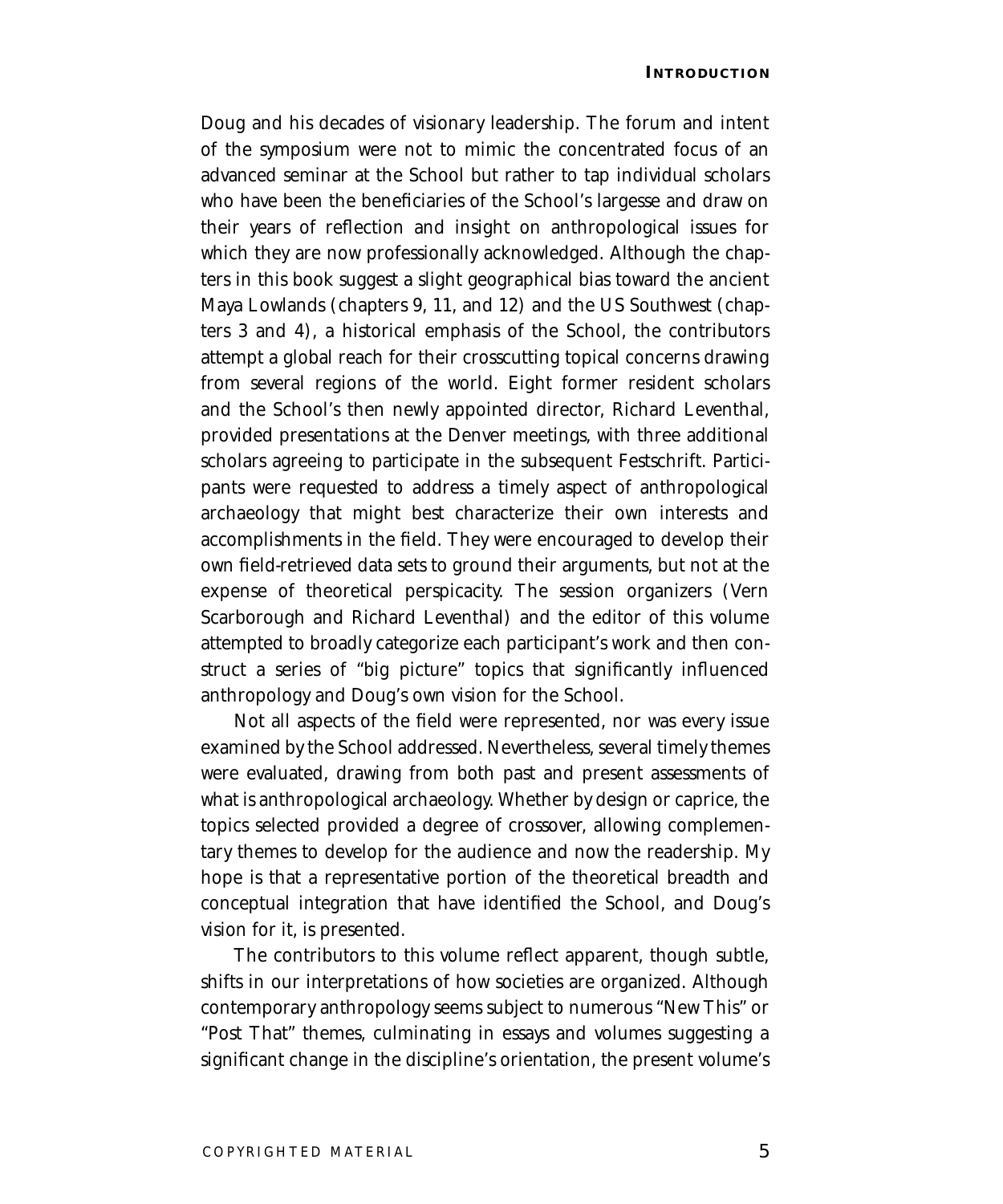contributors were not selected for any particular theoretical bias or trend. Nevertheless, but not unexpectedly, the chapters stress an evolutionary approach in keeping with archaeology's unique temporal depth. Each author examines aspects of a timely topic in anthropological archaeology and addresses it from his or her unique perspective. The only prerequisite for participation, in addition to having been a resident scholar at the School, was that each contributor have been immersed in material data sets and recognize the potential and constraints in working with these data sets regionally.

More than a generation ago, the developmental principle for evolutionary anthropology was the band, tribe, chiefdom, and state trajectory, and although the profession today quickly distances itself from this lineal trend, it frequently falls back on the same tired terminology and its implications (compare Yoffee 2005). More than any other subfield in anthropology, archaeology has been forced to wrestle with this inadequate interpretative framework. Elman Service's (1962) original text introducing the sequence attempted to organize and categorize the myriad societies that anthropologists had identified at various socioeconomic levels of complexity (compare Feinman, this volume). His was a heuristic device to order a tremendous amount of knowledge, but it became an organizing schema that transformed into a handy, if misdirected, evolutionary typology. Few anthropologists contest the presence of bands, tribes, chiefdoms, or states in the past or the present; although many developed subtleties exist, it is the sequence of development through time that confounds. Because archaeology implicitly maintains an evolutionary approach, it is best positioned to challenge this persistent and fundamental issue for anthropology more generally.

Coupled with these terminological issues and their evolutionary implications is the role of hierarchical order in evolving complex societies. The latter is a logical outgrowth historically and empirically of the band-to-state trajectory because hierarchy is identified by vertical levels of ascending complexity associated with increasingly limited access to wealth and power. Frequently viewed as a static condition in place and time, hierarchy is actually a comparative and flexible evaluation useful only when assessed in the context of some other hierarchy in place and time.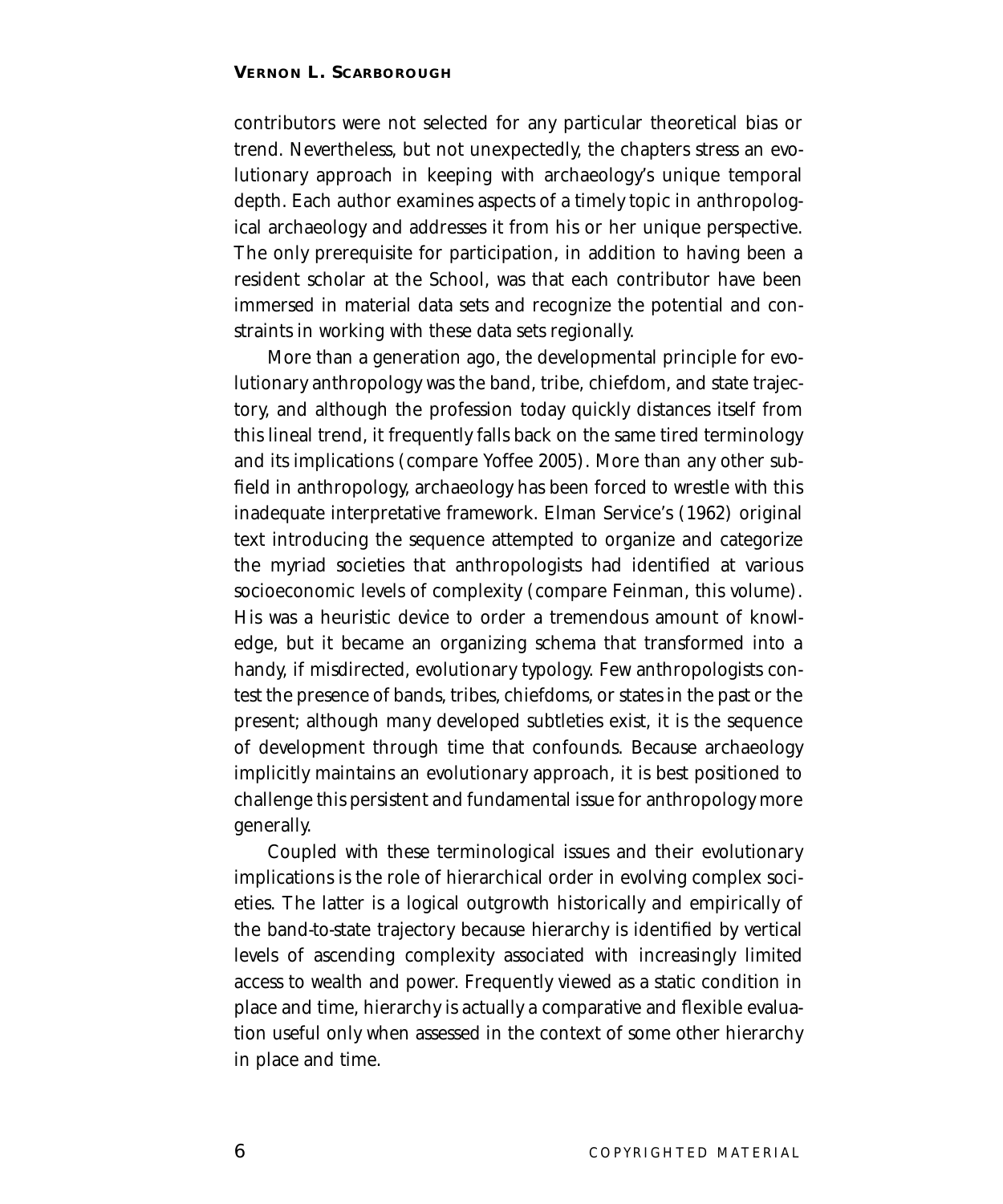Although several measures identifying degrees and kinds of social complexity are championed by archaeology, perhaps the most powerful methodology for determining an ancient society's level of "social development" is regional survey and the rank ordering of site sizes. Several architectural and artifactual indices are frequently added to the mix of identifiers, but site size and its associated density of debris, when compared with the distribution of all other sites in a region, continues to represent the principal arbiter of past complexity. Regions of the world with four or five tiers of ranked site size at a particular period of time are understood as states, and those areas with only three tiers are interpreted as chiefdom-like. Any constellation of contemporaneous small sites or sites undifferentiated in form from their neighbors is untiered and likely indicative of tribal or band organization. The latter is without hierarchy—populations grounded on the social principles of egalitarian organization and identifiable by great mobility.

This package of model building has produced the paradox and quandary in which we now find ourselves: the association between a rich and growing archaeological data set and the puzzlement of current interpretation. Because our data acquisition methods are an extension of earlier attempts to test for the presence of hierarchy, degrees of centralization, and aspects of what Julian Steward called "multilineal evolution," we continue to repeat and cycle through previous facets of outdated theory. We all know the inadequacies of the band-to-state theme, but we often fall back on its limited merits.

Nevertheless, another view of social complexity appears implicitly in several of the chapters herein. This view does not neglect or disparage the significance of hierarchy in the ancient record, but it does suggest the import of heterarchy or the complicated web of interdependencies that unite social institutions (Crumley 1987, 1995). Whether they are bands of collectors or foragers linked by physical patterns of mobility or archaic states identified by specialized labor and knowledge within and between complicated polities, the role of decentralized and self-organizing interdependencies extending laterally across a region and connecting sites of all sizes receives considerable attention in this volume (compare Scarborough and Valdez 2003). Few of the contributors allude directly to heterarchy, but its applicability is frequently assumed.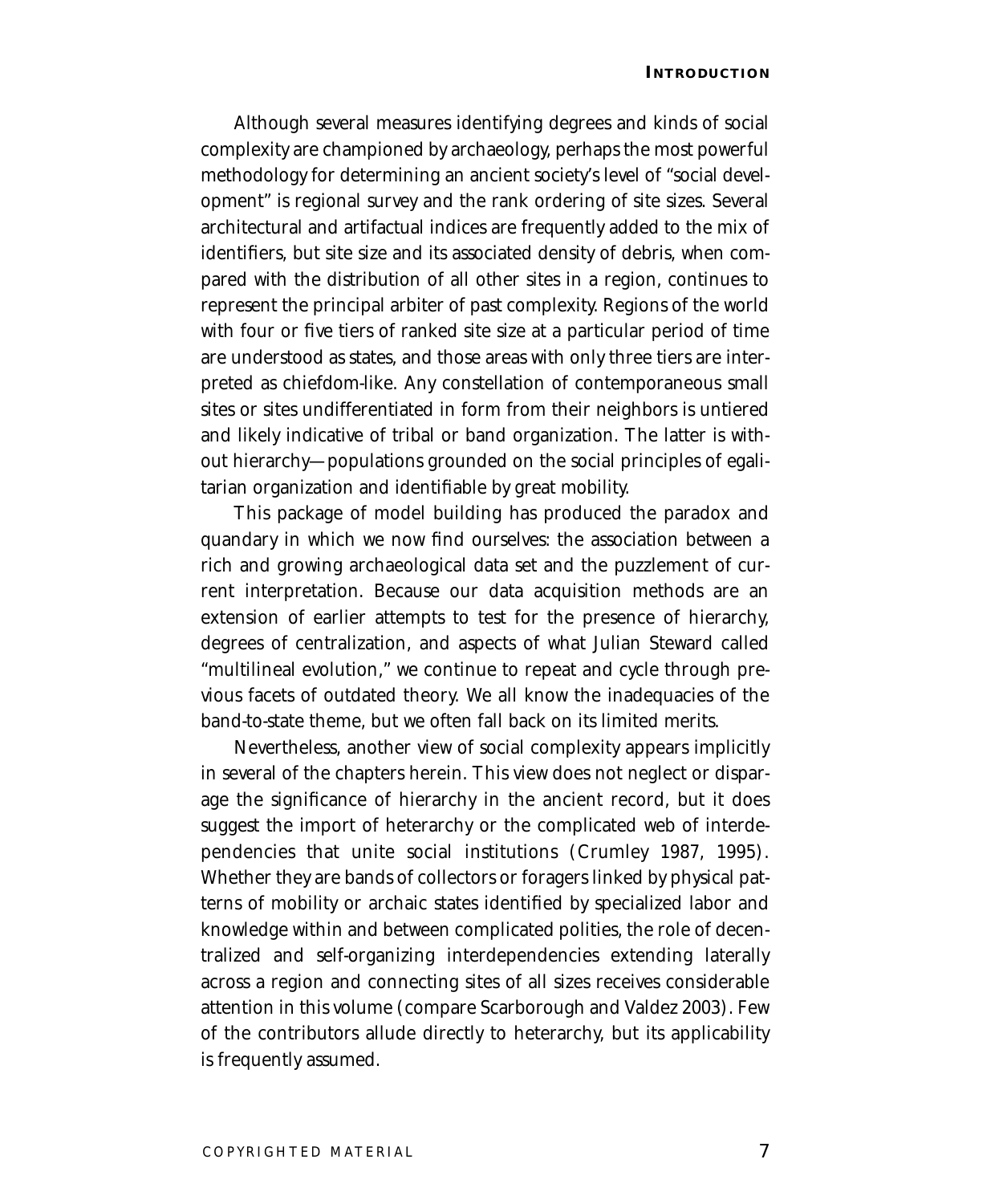Although archaeology continues to accept anthropology as its disciplinary home, several fissures have erupted in the past decade. The postmodern contributions to agency, practice theory, performance, resistance, gender, and power have forced archaeology to access data sets in ways unlike before, sometimes stretching the interpretive limits of the material remains. Aspects of an evolutionary approach have been significantly redefined by some and challenged altogether by others. All of this is probably healthy and within the parameters of anthropological archaeology. Nevertheless, archaeology remains grounded in the material record contextualized by biophysical and social environments. The chapters in this volume do not shy away from the "New This" and the "Post That" themes current in the field, but they do imply another encompassing approach to data and its interpretations by way of heterarchical relationships and interdependencies. The School has done much to cultivate the dialogue between what is fundamental, what warrants assessment and change, and what is new, risky, and interesting. The contributors to this collection review aspects of what is old and what is new.

In reviewing what is fundamental, archaeology has traditionally examined three pivotal junctures in prehistory with innumerable additional twists and turns composing the breadth of the field. The three great shifts in our human past are the behavioral and anatomical transitions to *Homo sapiens sapiens*, the transitions to agriculture and village life, and the transitions to civilization and complex society. In keeping with what is old and foundational and what is new and meaningful, the contributors to this volume treat aspects of all these interests to a greater or a lesser extent.

Because anthropological archaeology implicitly encompasses socioeconomic and sociopolitical evolution, Richard and I were compelled initially to resurrect those rather awkward and arbitrary tags of band-tribe-chiefdom-state as a foray into the timely intellectual history of the School and as a way to elicit novel views of social evolution. Within that restrictive divisioning, we asked Bob Kelly (foragers), Linda Cordell (supra-household organizations—tribes), Gary Feinman (supra-household organizations—chiefdoms), and Gil Stein (statecraft) to provide their insights and interpretations. Linda presented a fine paper, but she was unable to contribute to the volume.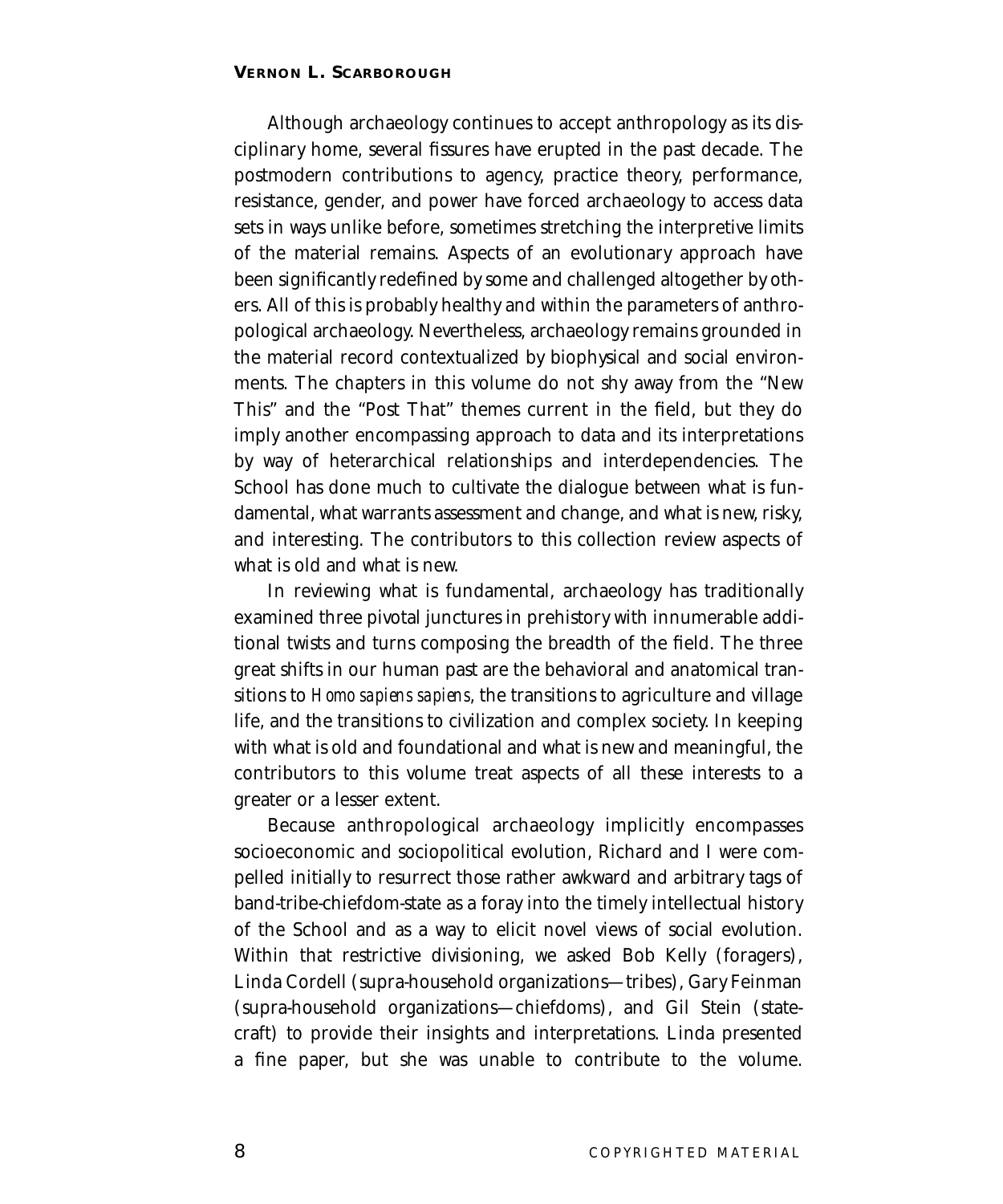Fortunately, recent Resident Scholar Steve Plog agreed to examine the issue of "tribes" for the book in concert with his student Carolyn Heitman.

Because we were attempting to provide the breadth of inquiry examined at the School, Richard and I included a series of topics that further captured the enduring quality of issues studied by anthropologists—topics that are approachable through an evaluation of the material record. To that end, we emphasized the origins and spread of agriculture and asked Chip Wills to contribute. In juxtaposition to the dynamics of food production, Henry Wright agreed to examine the origins of civilization and complex society. Anna Roosevelt provided an assessment of human ecology, and I prepared a contribution for the topic of engineered landscapes. Carla Sinopoli accepted the challenge of assessing aspects of the political economy, and Grant Jones examined the subdiscipline of ethnohistory. Norm Yoffee presented a wellcrafted presentation on power and aspects of ideology but was unable to submit a final contribution to the volume. Nevertheless, former resident scholar David Stuart was pressed into service and treats this contentious though timely topic. Jerry Sabloff, together with Richard, provide closure to the volume with assessments of the chapters, the role of SAR, and the future direction of the discipline.

The origin of *Homo sapiens* is a topic that the School has broached on several occasions. Generally, the physical origins of humanity are a highly functional assessment dependent on the biophysical environment in which finds are made. Although living analogies are necessary, they are as apt to be drawn from nonhuman species as from known human behaviors. When the issue of culture emerges, however, anthropological archaeology makes itself fully visible. Kelly's contribution (chapter 2) comes closest to entering this functional arena of biophysical change, with his interest in evolutionary selection and the human mind. He identifies and frames the debate between evolutionary psychology and human behavioral ecology in addressing how the mind works in the manner that it does. By using the concept of sharing, Kelly reviews the several selectionist interpretations—variance reduction, tolerated theft, aspects of generalized reciprocity, costly signaling theory—and concludes that all these biological factors likely affected the development of the mind but culture was the key. He indicates that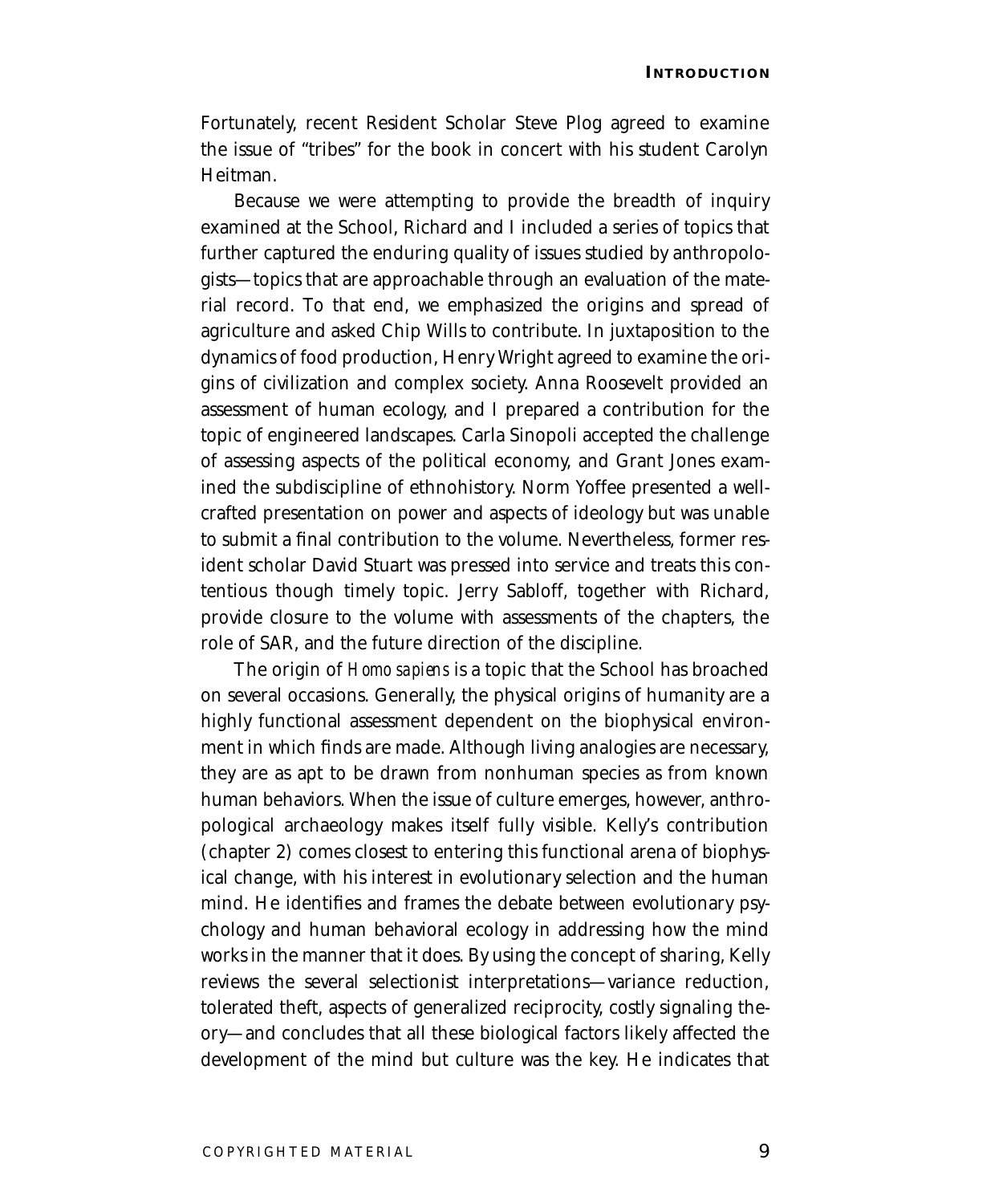selectionist approaches cannot account for behaviors like generosity and strongly suggests that a more probing assessment of Middle and Upper Paleolithic assemblages, coupled with aspects of the ethnographic record, is the best avenue to test the journey our mental pathways have taken. Kelly further argues that optimal foraging models of present-day foragers have severe limitations when attempting to address the human mind and culture.

The transition to agriculture and the role of sedentism have occupied significant amounts of time and space at the School as well as in anthropology more widely. Here we are walking on firmer ground, with fundamental contributions from cultural anthropology, as well as linguistics, historically affecting archaeological interpretations. Bioarchaeology has made significant contributions to our understanding of diet, environs, conflict, gender, inequality, and even biogenetic relationships during this period of human development. The abundance of human-generated material remains alters and heightens the kinds of problems that are addressed. In addition to those mentioned above, topics that now receive focused attention include divisions of labor, surplus and storage, notions of property and ownership, land use, nuanced views of inequality, and aspects of conflict, cooperation, and exchange. Although several SAR seminars have treated aspects of the agricultural transition, one pivotal collection, *Last Hunters, First Farmers* (Price and Gebauer, eds. 1995), specifically examines the role of risk and resource scarcity as opposed to self-interested accumulations of abundance.

One of the contributors to that volume, Chip Wills, provides here (chapter 3) an insightful assessment of agriculture's fragility when confronted with significant stress. Wills's case study is located in the US Southwest, and it examines the dynamic interplay between foragers and sedentary farmers through time. Although the Southwest is not a primary hearth for agricultural origins, Wills demonstrates the underlying processes affecting the acceptance of food production. Rather than view agriculture and sedentism as highly adaptive economic strategies, he argues that the fragility of local resources drove groups to decide cyclically whether a foraging way of life was better than a sedentary one. Wills suggests that Southwestern populations—and, by extension, several other regional populations of the world where semi-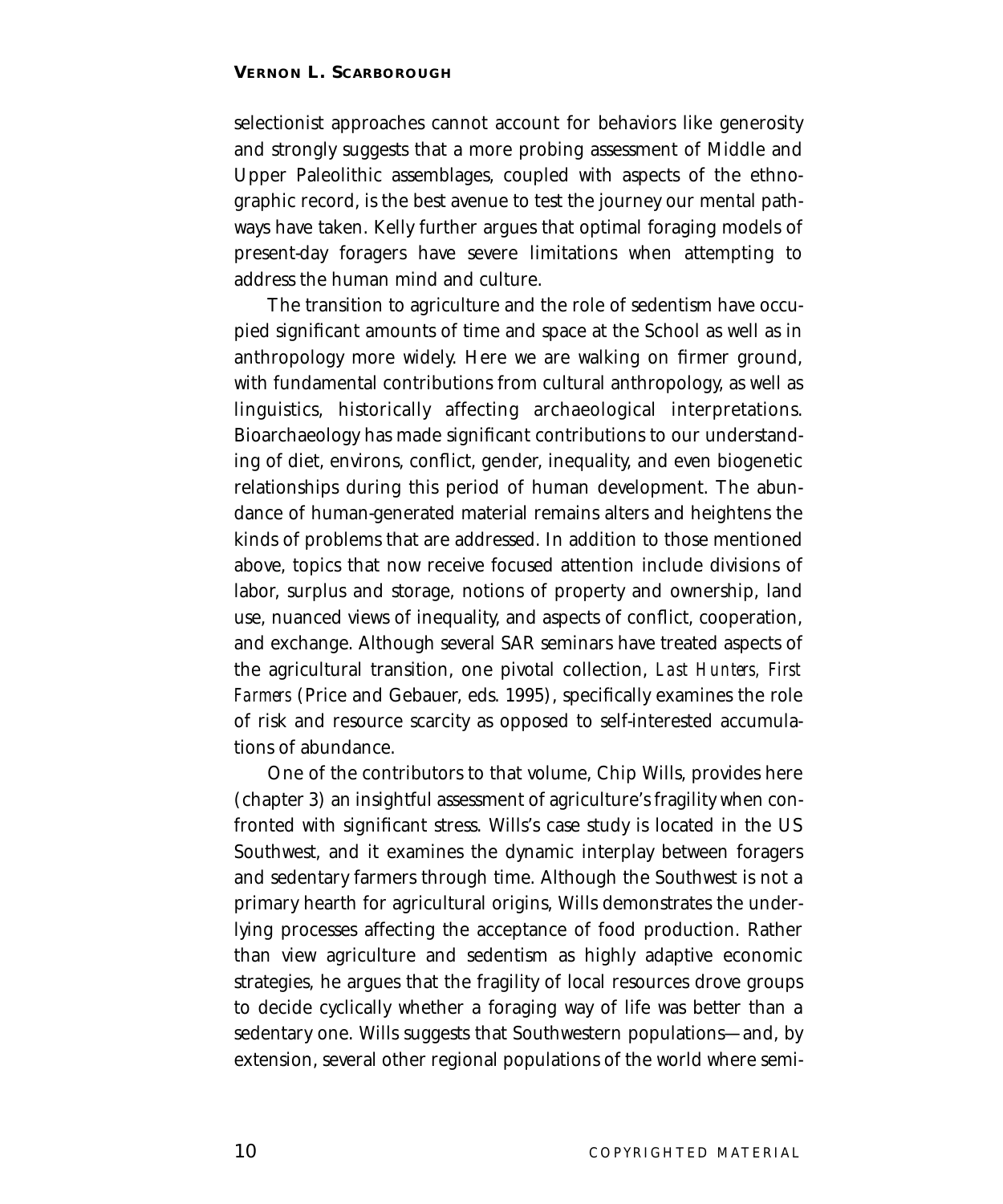aridity prevailed—were always influenced by major relocations of sedentary populations affected by drought cycles and overexploitation of agricultural settings. Until perhaps the 1400s, groups simply moved to less degraded environments within the Southwest or reverted to a collector's strategy of foraging mobility. In this context, Wills turns the "Golden Age" of Southwest prehistory on its head and argues that the 1,000-plus-room pueblos along the Rio Grande were not great ecological success stories, but rather highly involuted and failed experiments that attempted to overintensify on a fragile landscape. By taking a page from Kelly's contribution, Wills shows that conservative cultural constructs—not selectionist adaptations—fueled an increasing socioeconomic and sociopolitical distance between the last farmers and the enduring foragers. The Spanish, then, were not great conquerors, but only the inheritors of a faulty organizational experiment at a particular period of history—the puebloan organizational model characterized by a deep and otherwise successful antecedence in its dual economy. Wills's contribution is exceptionally persuasive and will influence our understanding of early agricultural adaptations for some time.

Drawing on the same culture area as Wills, Carolyn Heitman and Steve Plog (chapter 4) examine aspects of the band-tribe-chiefdomstate evolutionary sequence directly. Noting that few archaeologists accept this linear trajectory, these authors indicate that alternative approaches have produced little that can be considered categorically better. Heitman and Plog revisit Fred Eggan's classic works treating the Western and Eastern Puebloan groups of the US Southwest, suggesting that political and ideological dualities are manifest in puebloan material culture and that no single type of kinship organization can characterize a sizable and complex group through time and space. Through an examination of Chaco Canyon's great houses—especially Pueblo Bonito—Heitman and Plog demonstrate the complexity of the interrelationships among ritual, economy, and politics. By employing a "house model" (also alluded to by Wills) as the nexus of most activities both permanent and ephemeral—preserving functional aspects of survival, as well as sustaining ideological continuity—they present another way to view cultural variability while identifying and establishing meaningful cultural similarities through time.

Gary Feinman (chapter 5) presents an overview of the kinds of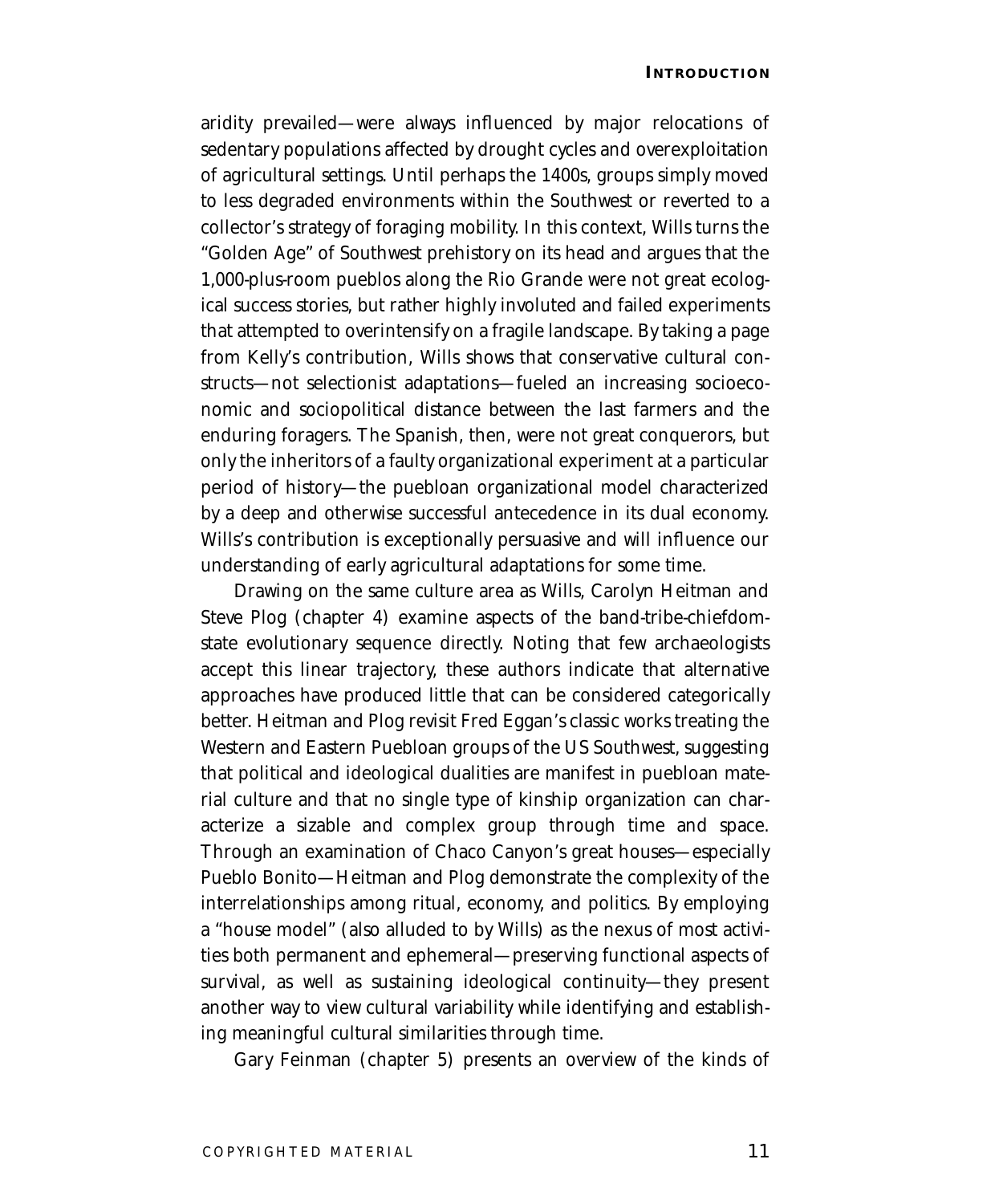queries we ought to address when examining "chiefdoms," or middlerange societies. Like "tribal" organizations, chiefdoms occupy that most amorphous space between foragers and archaic states yet do not adhere to evolved or devolved forms of either—they represent a diverse range of organizational constructs and institutions that frequently "stand alone" theoretically in the archaeological record. These middle-range societies are supra-household groupings strongly associated with aspects of social and material inequality, as well as nascent, although complex, leadership roles. One of Feinman's most insightful observations is the lack of comparisons in the archaeological record between pre-state chiefdom orders and those organizational groups derived from a collapsing state and the status-scarce trappings of former state-level elites. Another idea that others in this volume assess is the degree of interdependence within and among supra-household groups and how this heterarchical profile differs from other complex orders—especially archaic states. Like Wills, Feinman is an "old hand" at SAR, who recently coedited the highly influential advanced seminar collection *Archaic States* (Feinman and Marcus, eds. 1998) and was a contributor to the edited SAR volume *Chiefdoms: Power, Economy, and Ideology* (Earle, ed. 1991).

The study of the transition to civilization and complex society has demanded much of the energy and resources provided by the School and by anthropology more generally. Its obvious timeliness and immediate applicability to the contemporary world have generated much more energy and intellectual capital than they have consumed. This arena of anthropological archaeology may well hold the most promise for unifying the subdisciplinary divisions and the many crosscutting and evolving theoretical perspectives within the social sciences. Issues of social stratification (power, domination, and subordination), formalized warfare (coercion), barter and trade (cooperation), craft specialization, and landscape engineering are topics with heightened interest because of their import to our present planetary societal divisions. Archaeologists have traditionally addressed these topics using the political economy, modeling aspects of the earliest experiments in statecraft on either a structural orientation—derived from thinkers such as Marx, Polanyi, and Wallerstein (world systems)—or a functional view based on cultural ecological tenets. Recent interest in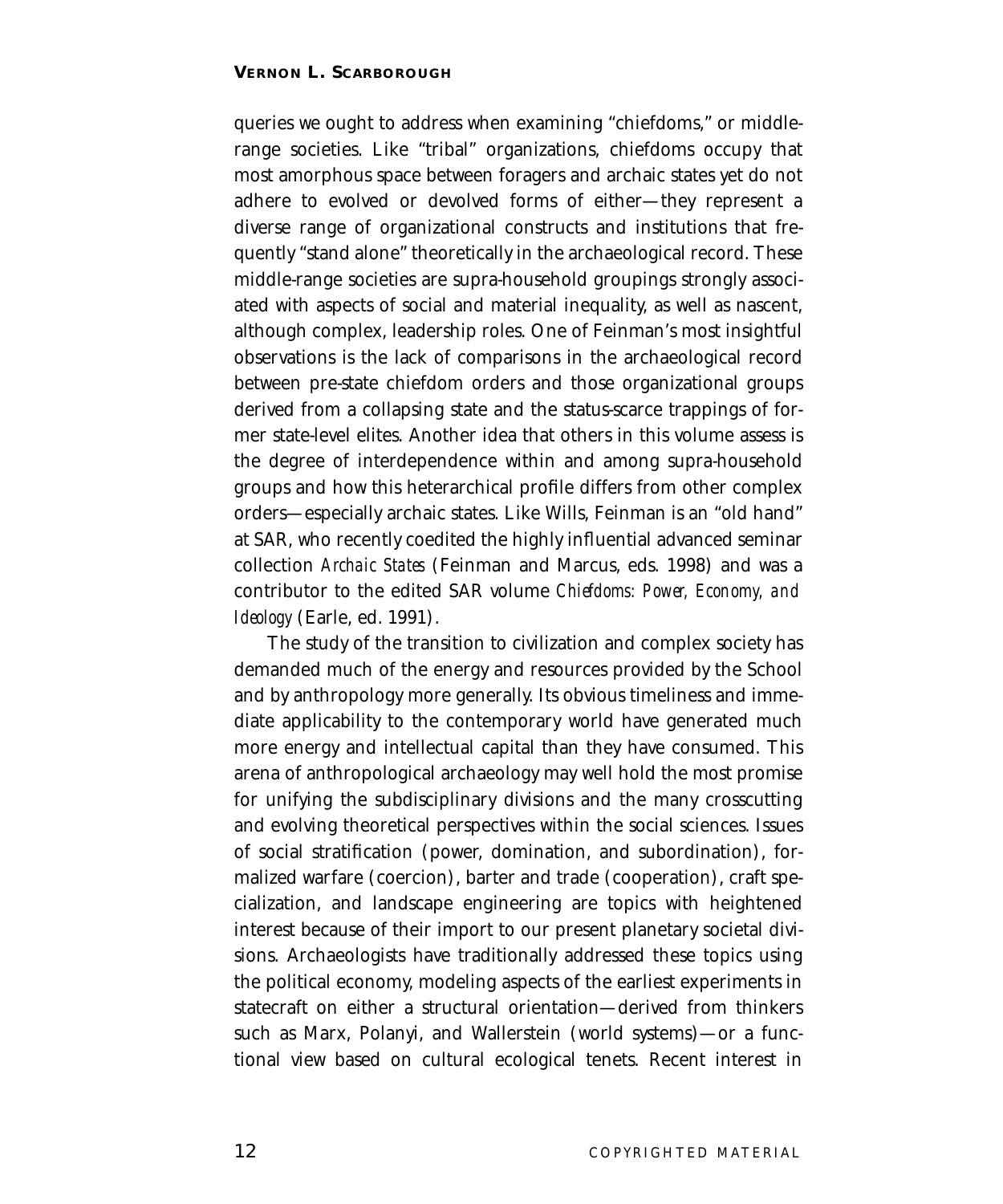agent-driven assessments of social complexity such as complex adaptive systems and self-organization are exciting alternatives to both approaches (see Lansing 1991). The role of ideology has been markedly elevated as a consequence of recent and clever ways in which the material record is interpreted or reinterpreted. Some archaeologists have moved ideology from a subordinate influence to the primary trigger in altering past organizations. Regarding the early state and its symbology, SAR is again responsible for another influential advanced seminar collection, *Ideology and Pre-Columbian Civilization* (Demarest and Conrad, eds. 1992).

Gil Stein, who has done extensive work in the Middle East, provides our first pass at state complexity (chapter 6). Stein emphasizes the disproportionate influence that decipherment and access to ancient writing has had on our interpretations of the early state. Because of the longevity of archaeological interest and research in the Middle East and the interpretive role of the written record, models of statecraft everywhere have implicitly compared themselves to what the Sumerians—most specifically—said about their lifeways. However, the excavated contexts for many past archaeologists were temples, palaces, and royal cemeteries, locations most apt to yield museum-quality items as well as writing. Although much has been gleaned about Mesopotamia, these data reflect the behaviors of only a small fraction of the entire population. Stein suggests that hierarchies of power and control were clearly apparent with the world's first cities directed by the few kings, priests, and private estates that we are told about. Nevertheless, several other influential sectors help identify the greater society.

Stein indicates that perhaps 50 percent of the sedentary population lived in settled villages and another incalculable number of pastoral nomads inhabited the hinterlands. In an argument not dissimilar to Wills's separation between foragers and early agriculturalists, Stein indicates that much more attention needs to be paid to the resilience of these underrepresented groups in defining ancient Mesopotamia. He shows that many craft specialists operated outside the bounds of the city and those within were not always subject to the directives of the elite. These independent craft specialists might well have competed with or duplicated goods produced and services performed within the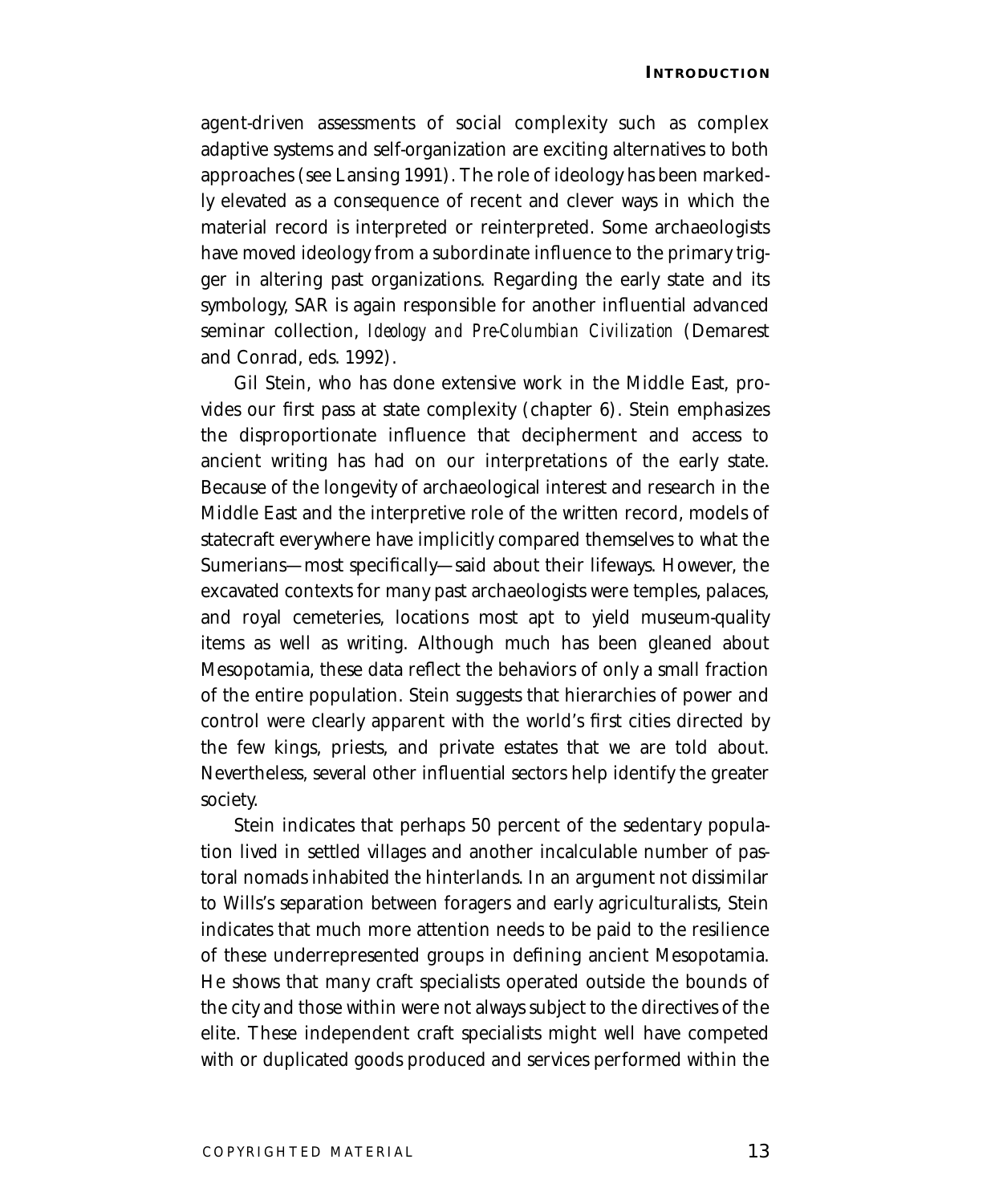kingly palaces, temple ovals, or private estates by attached specialists. Stein refers to this dichotomy as a "dual craft economy," although only attached specialists and their manufactured high-prestige goods mark a significant distinction between elite and the non-elite. The preserved textual remains tell only half the story.

All of this has tremendous implications for anthropological archaeology, as our standard yardstick for the archaic state is not the steeply pitched, hierarchically structured state that we once understood. This is not to say that early Mesopotamia was not highly centralized at times, but that Wills's notion of cycling, this time of power relationships, between cities and regions likely affected ancient urbanism. When the "city-state" was strong, it could have considerable influence over its immediate domain. When it was weak, it might well persist, but in a much more interdependent economic and political association with its sustaining population. What Stein is really introducing is heterarchy as noted above with reference to Feinman's contribution.

Henry Wright was one of the first anthropological archaeologists to examine hierarchy within the early state by using the independent methodological avenue of settlement scale (Wright and Johnson 1975). Such rank ordering of settlements throughout a region identified by systematic ground survey is a hallmark of archaeological modeling. His contribution here (chapter 7) is a wide-ranging assessment of the six areas of the globe on which primary states developed: Mesopotamia, the Nile, the Indus, China, Peru, and Mexico. He demonstrates that the early state was not a well-defined spatial unit; its genesis focused not on a core area but rather on two or more centers that coalesced to produce a great tradition. This notion of polycentricity for the archaic state is not unexpected, given the earlier comments about cycling and heterarchy. The strength of Wright's model is in its suggestion that not only are the city and its hinterlands interdependent but also embedded regional polities are sharing economic, political, and ideological information to generate the steps necessary for a truly complex society. Wright's wide-ranging expertise positions him to propose such an all-encompassing assessment.

Providing a broad interpretative review of human ecology, Anna Roosevelt (chapter 8) examines aspects of all three pivotal transitions that have helped frame this introduction. She points out several biases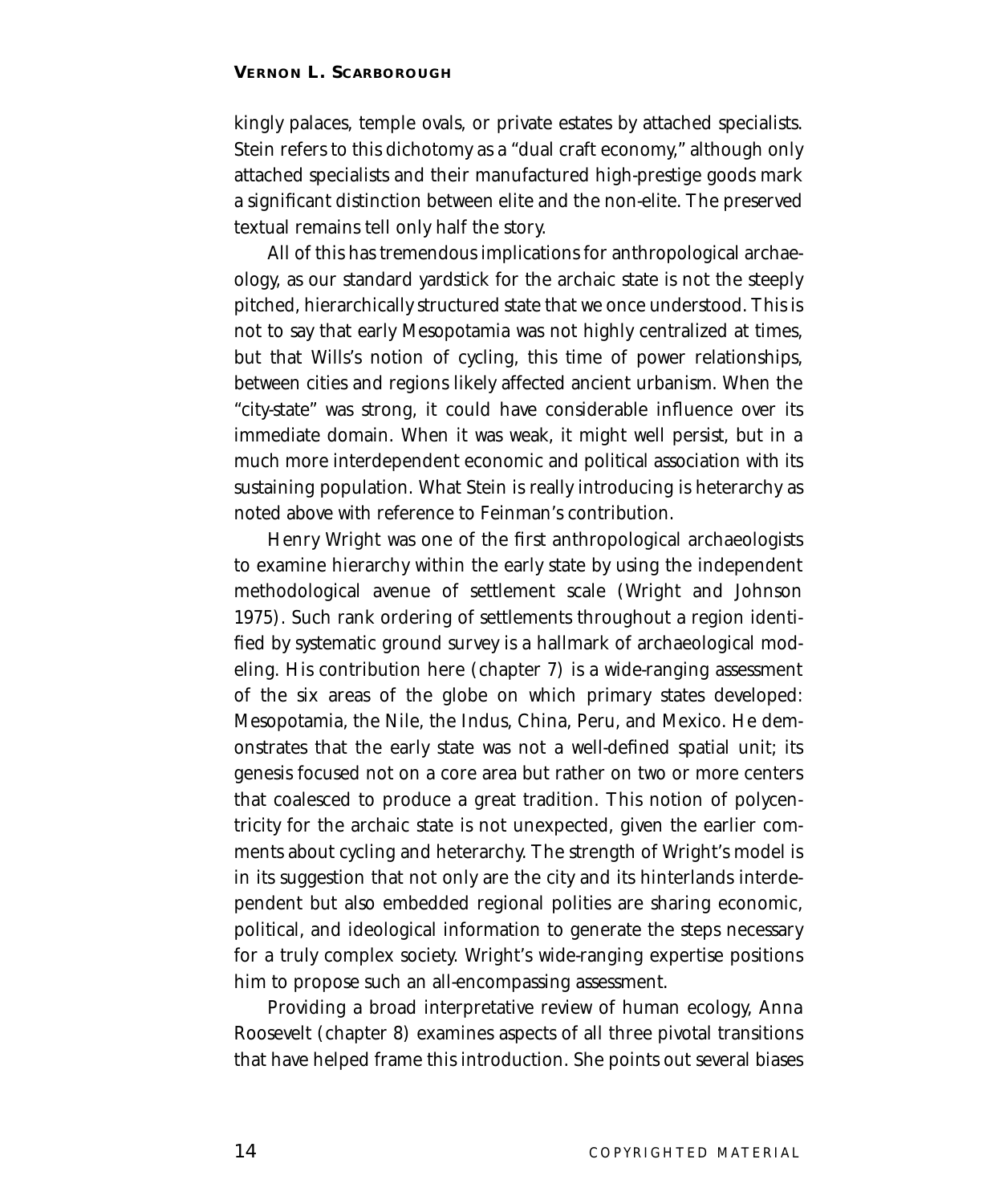archaeologists have harbored, including male/female dichotomous thinking, the dominant role of red meat presumed in our diets during all periods of prehistory, and our limited ecological understanding of tropical environs. In a careful evaluation, Roosevelt shows that new and reinterpreted old evidence demonstrate that our first bipedal ancestors were likely more at home in tropical forests than open savannas, and that savannas themselves were not a climax vegetational association but, in part, induced by human use. Regarding agriculture, she makes the astute assessment that neotropical environments are now revealing repeatedly that early cultigens were first domesticated there and subsequently found in semiarid localities. Moving to the early state, she argues that scalar measures are a significant index of complexity, but densely urban aggregates need not be the yardstick for social complexity. Her identification of early Amazonian chiefdoms and the complexity of the ancient Maya states show that scale must be assessed regionally in tropical settings. Roosevelt challenges the underpinnings of some of our most entrenched dogma.

My contribution (chapter 9) is an extension of a recent SAR volume, *The Flow of Power* (Scarborough 2003). In that book, I propose that archaic states are organized as a consequence of their rates of socioeconomic change coupled with a set of processes affecting that change. I suggest that the biophysical environment is a key factor in the transformation to statecraft, with semiarid and temperate settings stimulating rapid exploitative changes to the environs and semitropical settings tending to support slower accretional adjustments to the engineered landscape. Nevertheless, like all the presentations in this volume, culture is viewed as the final arbiter in the unique pathways that each state treads. In this contribution, I emphasize the methods by which states concentrated resources, suggesting that some early cities in semiarid settings, such as Uruk or Teotihuacan, had population densities akin to definitions of nucleated urban areas found in today's world. In both these cases, however, the density drop-off beyond the well-defined city limits was abrupt, suggesting the kind of dichotomy Stein challenges for some times and places elsewhere in Mesopotamia. Under such dichotomous economic and political arrangements, a set of "technotasking" processes evolves. Here, technology is substituted for labor in a constant effort to subordinate the occupants of the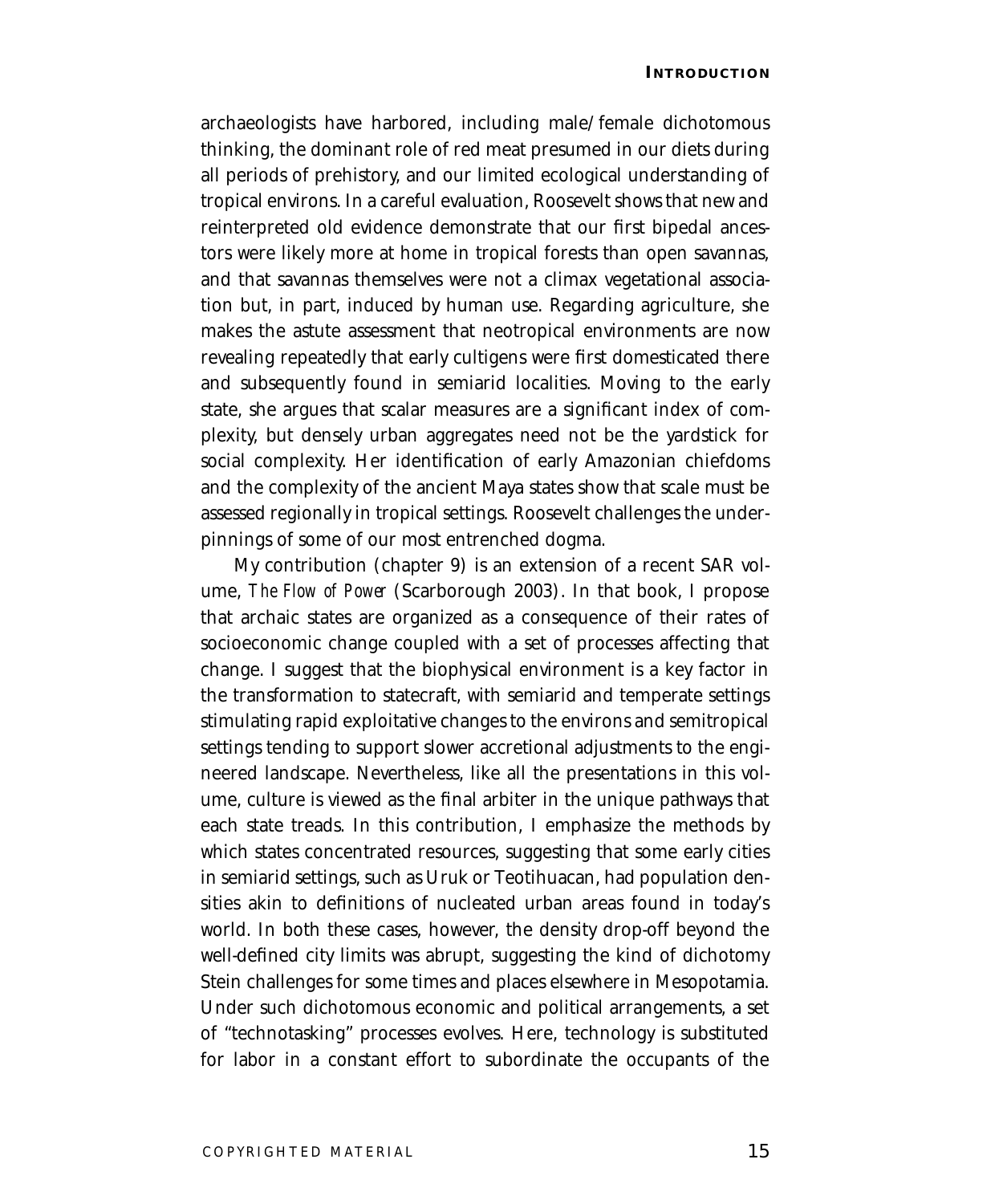hinterlands and control their resources. Formal advances in the technology of warfare are emphasized (compare Roosevelt, this volume). On the other hand, semitropical settings tend to cultivate "labortasking" processes based on a much more difficult extraction and concentration of resources. These conditions lead to "cities" with much less density, along with hinterlands that are widely settled and required by resource limitations to interact with the urban nodes. The latter arrangement cultivates a highly resilient political economy capable of significantly altering the agricultural landscape. My recent work in Bali is shown to complement the evidence from the Maya Lowlands. This work emphasizes heterarchical organization.

Both Roosevelt and I share an interest in establishing that tropical environments and the societies that reside in them represent something other than nontemperate settings. We have much to learn from these valued settings as to the range of human adaptation and diversity. SAR entered into the arena of such economic and ecological debate long before our papers were presented. The advanced seminar collection *Historical Ecology: Cultural Knowledge and Changing Landscapes* (Crumley, ed. 1994) represents yet another influential volume anticipating this timely arena of study.

Carla Sinopoli (chapter 10) was charged with examining the theme of political economy. Hers is a distillation and focused assessment of her years of work at the South Indian site area of precolonial Vijayanagara. Like Stein, she points out that the integrative or "adaptationist" approach to state modeling, based on general systems theory from the 1960s and 1970s, fostered the view that centralized authority and decision making were required to coordinate sizable populations and their resources. Also like Stein, and in keeping with my contribution, Sinopoli questions the inattention given in the literature—both the ancients' and ours—to the rural sectors of society. She revisits the Eurocentric view held by Marx that South Asia was a stagnant, villagebased society that only replicated itself through time and allowed omnipotent despots to dictate all aspects of life. Through an evaluation of craft specialization, using both textual evidence and the material remains, Sinopoli shows how poets, potters, and metallurgists were variously organized. Poetry, predictably, is the one aspect of her analysis that cannot be cross-checked by "dirt" archaeology, although it was a component of all archaic states (compare Helms 1992). From written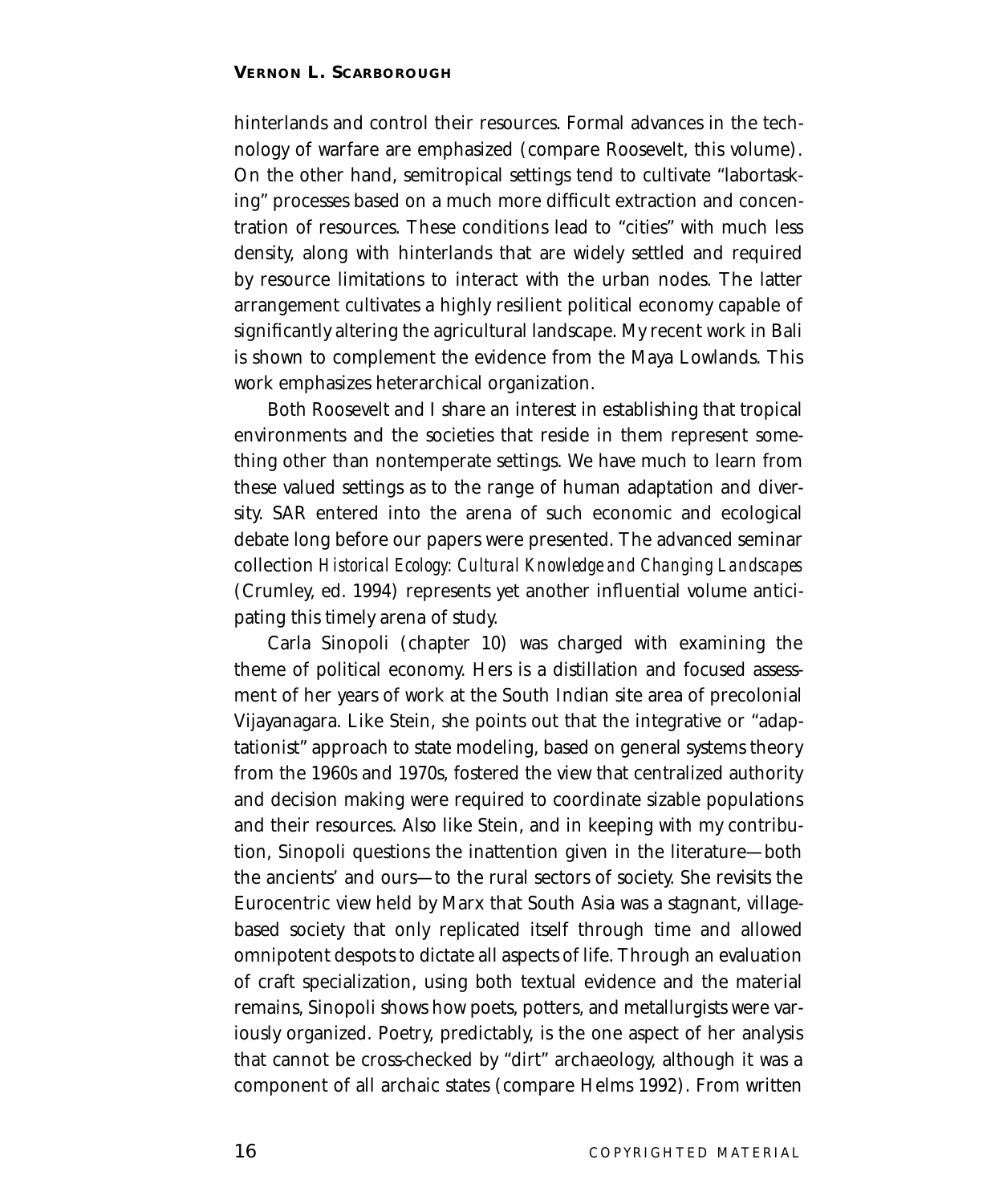sources, she demonstrates that even these "attached" specialists had degrees of autonomy, although they were never united as a singular sector. Potters were of a very lowly caste because of the impurity of their product or the difficulty in cleaning and reusing such surfaces. Archaeological traces do suggest their subordinate position. Bronze and iron working were subject to aspects of the state's military institutions, but here, too, autonomy was apparent. Sinopoli concludes that even this well-developed state was not rigidly hierarchical.

David Stuart (chapter 11) approaches ideology cautiously, taking the position that it legitimates authority and power. From his case study among the Maya, a highly ritualized society, rituals surrounding the kingly ideal were grounded in the everyday elements of life—such as agricultural productivity. Neither economy nor politics were dictated by ideology. He questions the emphasis now placed on royal lineages, at least prior to the late Classic period (A.D. 700–800), perhaps suggesting Wills's use of "house societies" (compare Joyce and Gillespie, eds. 2000) as a more flexible and sustainable way of recruiting labor and maintaining property. Stuart further challenges the role of shamanism among Maya nobility, now widely popularized, suggesting that statecraft seldom overtly accommodated such practice. Stuart may well be the most knowledgeable translator and interpreter of Maya script. His measured assessments reflect his depth of understanding.

Grant Jones (chapter 12) takes on ethnohistory as his charge. He revisits the timely issue of indigenous resistance, using his encyclopedic knowledge of the historic Maya. But the chapter is a cautionary tale for the archaeologist in that Jones shows the evolving character of data acquisition and interpretation through his own careful work. He indicates implicitly that we need not assume that any other school of study is any closer to the "truth" about the past than archaeological discovery itself and that interdisciplinary work requires cross-checking the accuracy and logic of all incorporated disciplines in addressing a problem. The use of text in informing the archaeological record whether archival history, cuneiform decipherment (compare Stein, this volume), or Classic Maya epigraphy (compare Stuart, this volume) —requires as much scrutiny for accuracy as any aspect of field archaeology. In his own case study, Jones shows that the historic Itza Maya of the southern Yucatán were not a group invested in resistance to the colonial Spanish as much as a highly organized expansionist society